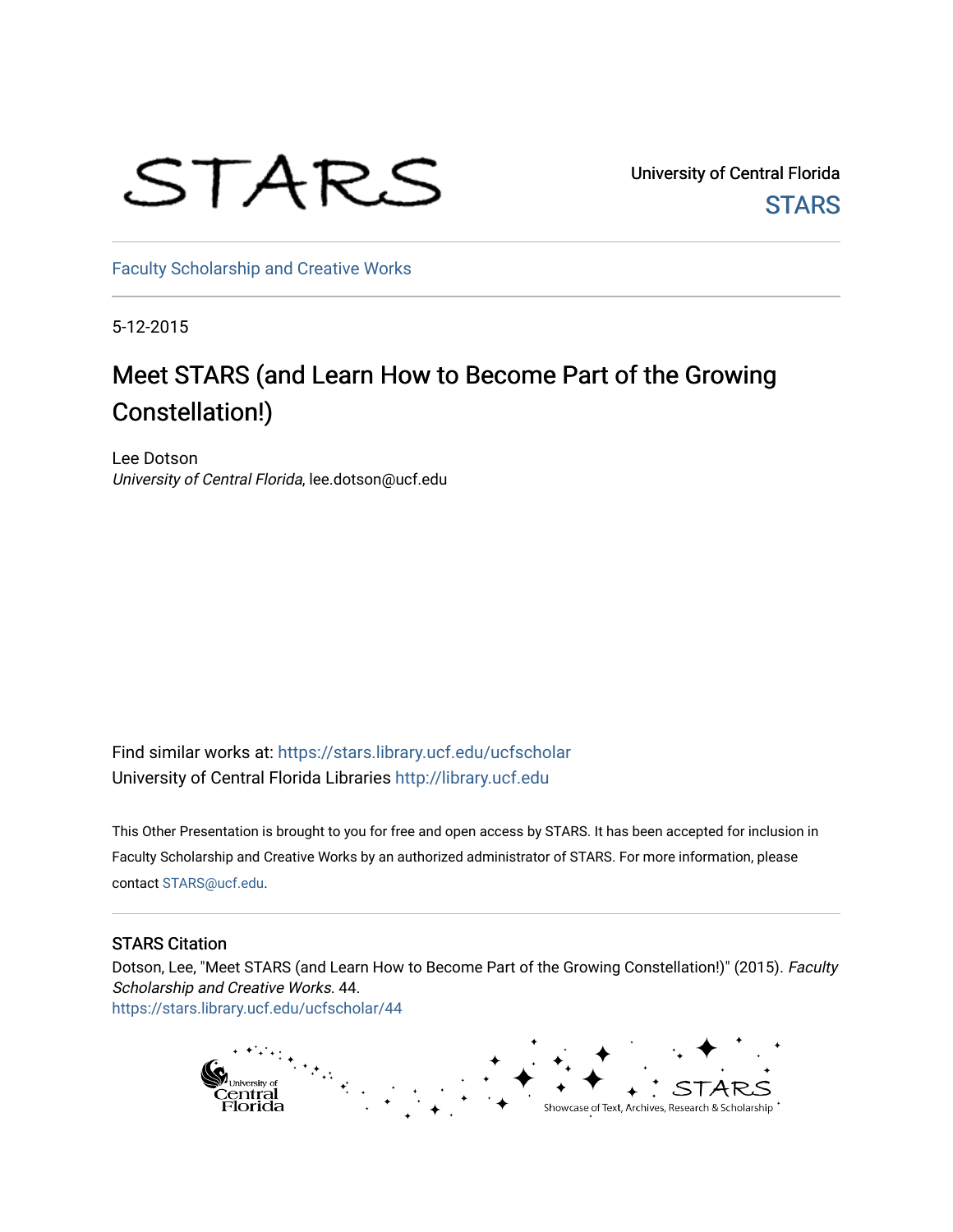## Introducing UCF's Digital Repository

# STARS

#### Showcase of Text, Archives, Research & Scholarship

Lee Dotson

Summer Faculty Development Conference

May 12, 2015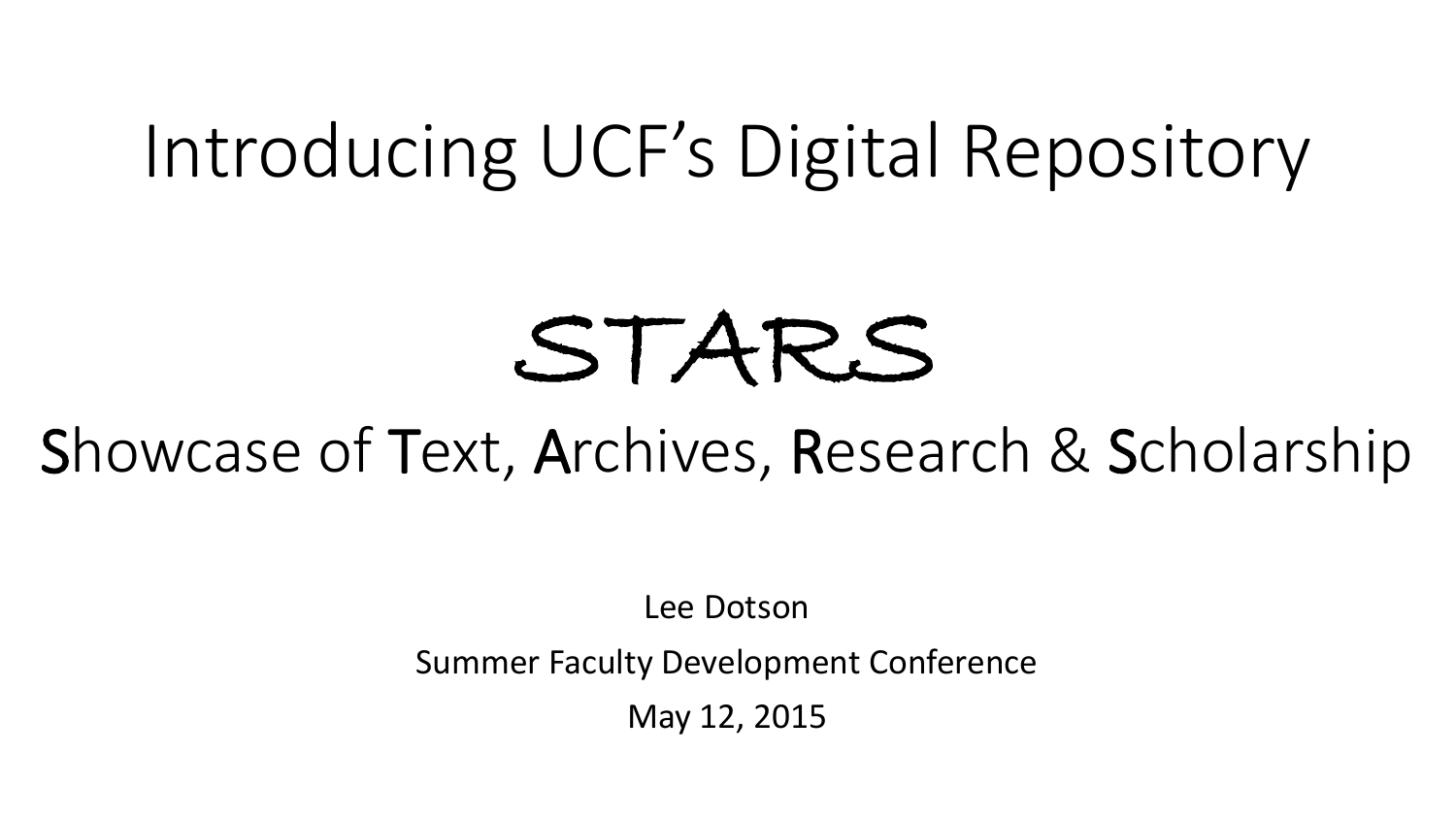## STARS Timeline – Spring 2015

- Sign contract
- Begin training
- Site design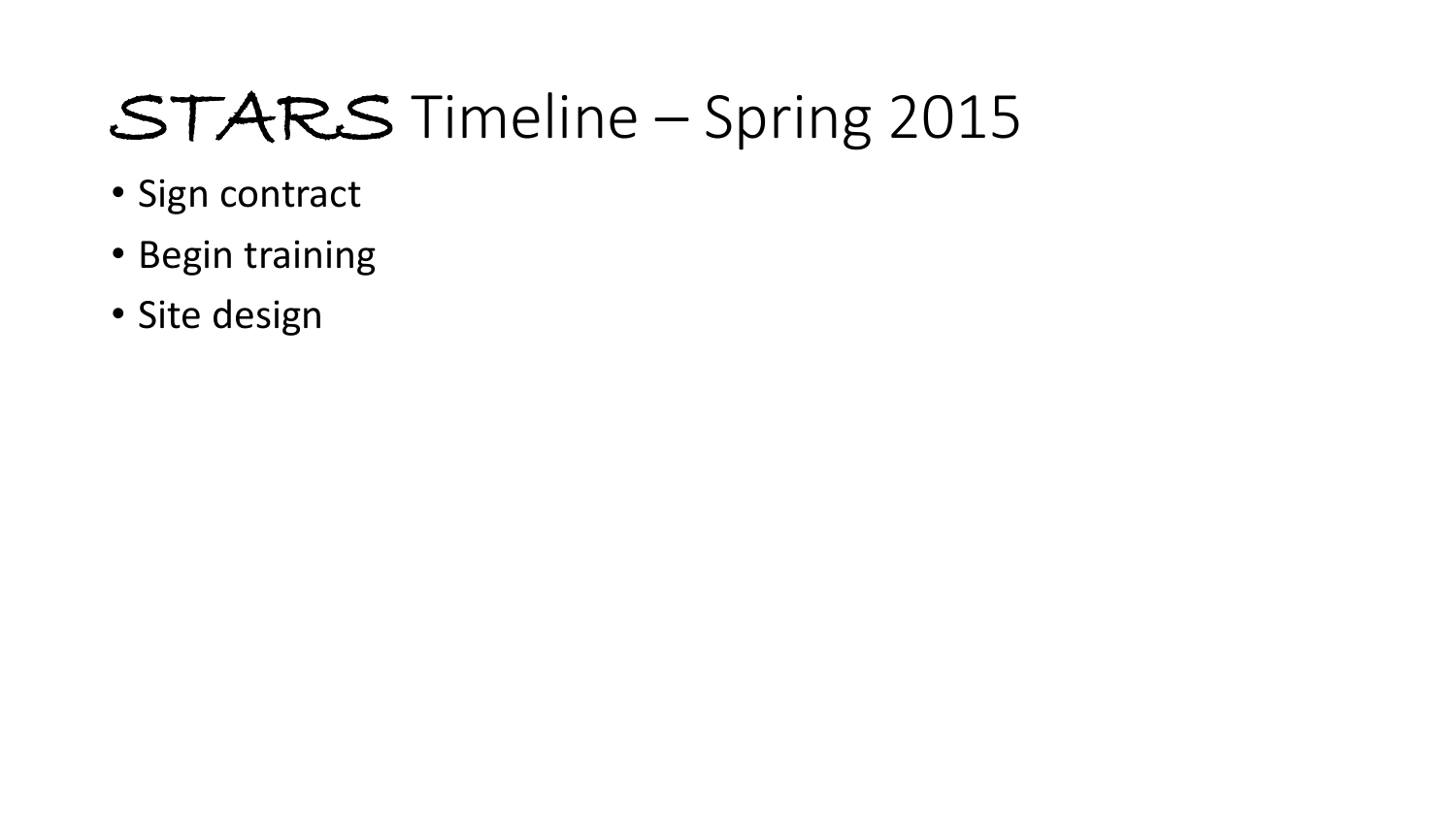

| Enter search terms:<br>Search                                                                  | Browse Research and Scholarship<br>· Research unit, center, or department<br>· Journals and peer-reviewed series                                                                             |                     | <b>Follow</b> |
|------------------------------------------------------------------------------------------------|----------------------------------------------------------------------------------------------------------------------------------------------------------------------------------------------|---------------------|---------------|
| in this repository<br>$\overline{\phantom{a}}$                                                 |                                                                                                                                                                                              |                     |               |
| Advanced Search<br>Notify me via email or RSS                                                  |                                                                                                                                                                                              |                     |               |
| <b>Browse</b>                                                                                  | The repository is a service of the libraries. Research and scholarly output included here has been selected and<br>deposited by the individual university departments and centers on campus. |                     |               |
| Collections<br>Disciplines<br>Authors                                                          |                                                                                                                                                                                              |                     |               |
| <b>Author Corner</b>                                                                           | At a Glance                                                                                                                                                                                  | Paper of the Day    |               |
| Author FAQ<br>Submit Research                                                                  | <b>Top 10 Downloads</b><br>All time                                                                                                                                                          | <b>Coming Soon!</b> |               |
| <b>Links</b>                                                                                   | <b>Recent Additions</b>                                                                                                                                                                      |                     |               |
| Sponsored by the<br>University of Central Florida Libraries<br>A Technology Fee funded project | 20 most recent additions                                                                                                                                                                     |                     |               |

□ papers to date □ b, full-text downloads to date □ b, downloads in the past year

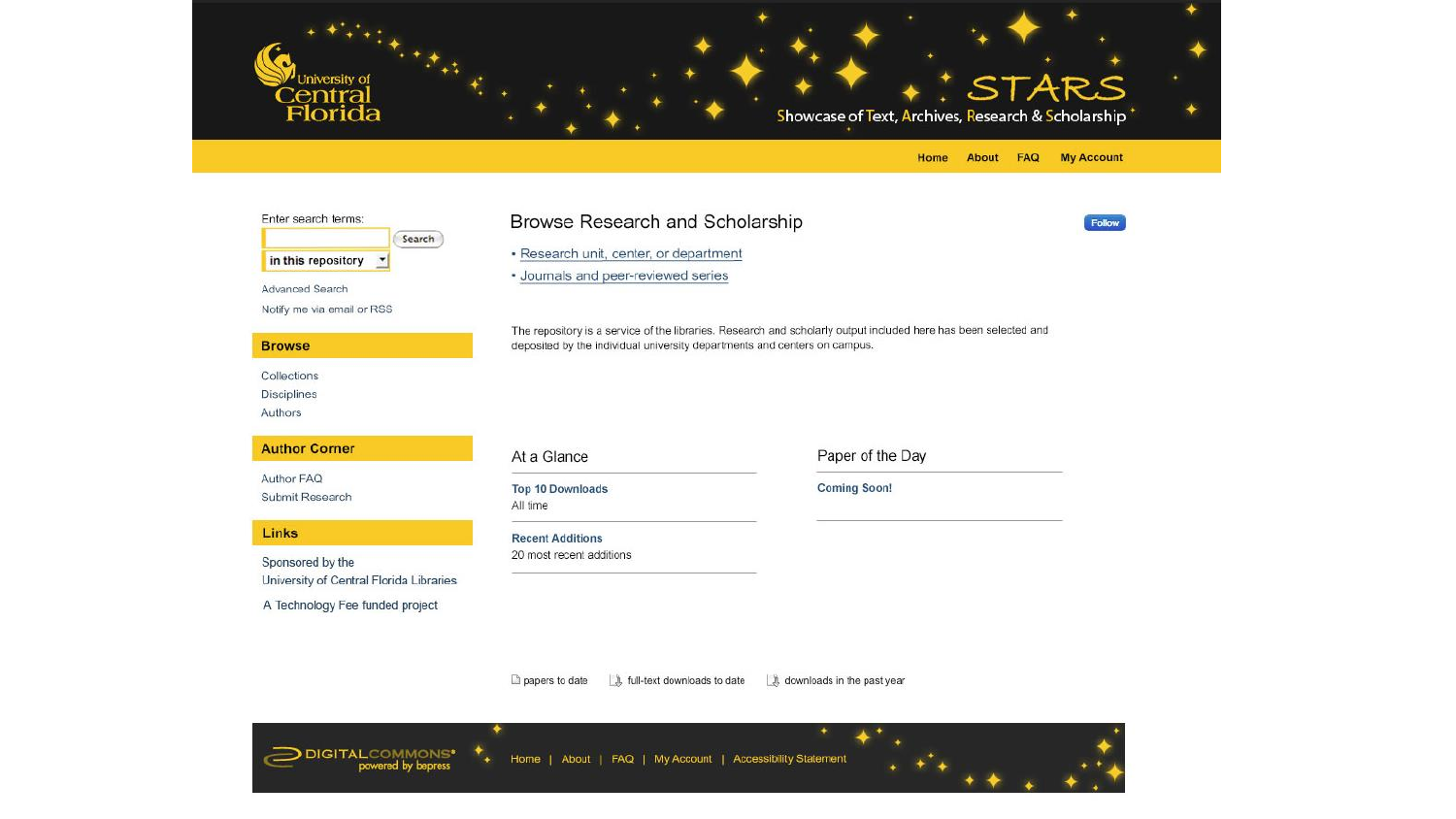## STARS Timeline – Summer 2015

- Migrate existing digital collections:
	- [Dick Pope Sr. Institute](http://digital.library.ucf.edu/cdm/landingpage/collection/DPI) for Tourism Studies
	- [Institute for Simulation and Training](http://digital.library.ucf.edu/cdm/landingpage/collection/IST)
	- [University Archives](http://digital.library.ucf.edu/cdm/landingpage/collection/ARC)
	- [Electronic Theses & Dissertations](http://digital.library.ucf.edu/cdm/landingpage/collection/ETD)
	- [Retrospective Electronic Theses & Dissertations](http://digital.library.ucf.edu/cdm/landingpage/collection/RTD)
	- [Electronic Honors Theses](http://digital.library.ucf.edu/cdm/landingpage/collection/ETH)
- Review additional collections for possible migration
- Populate with library website externally hosted files
- Create policies/procedures
- Identify early adopters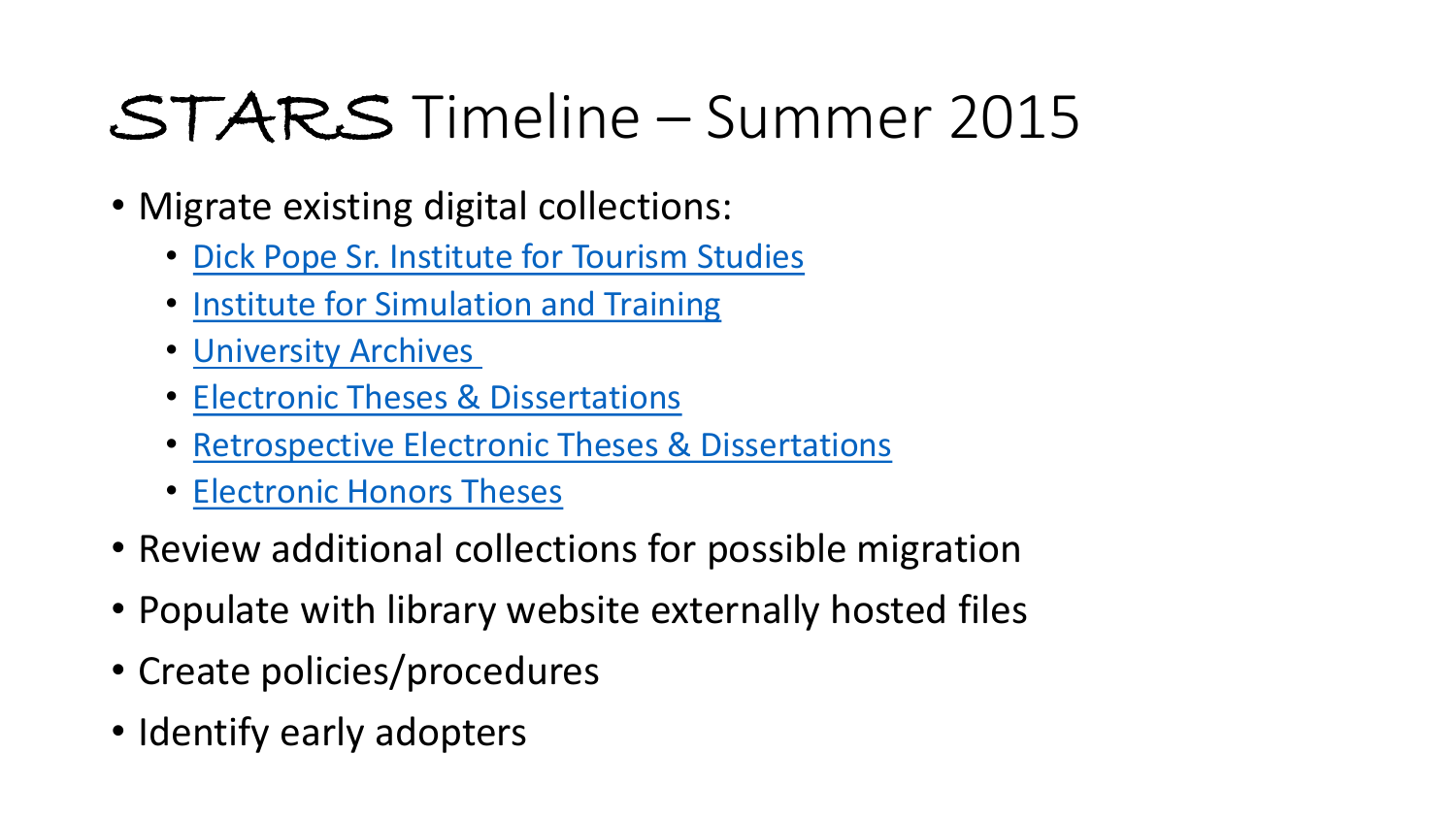#### STARS Timeline – Fall 2015

#### • Go live for faculty, students, and staff



eYLS

 $\Box$   $\alpha$